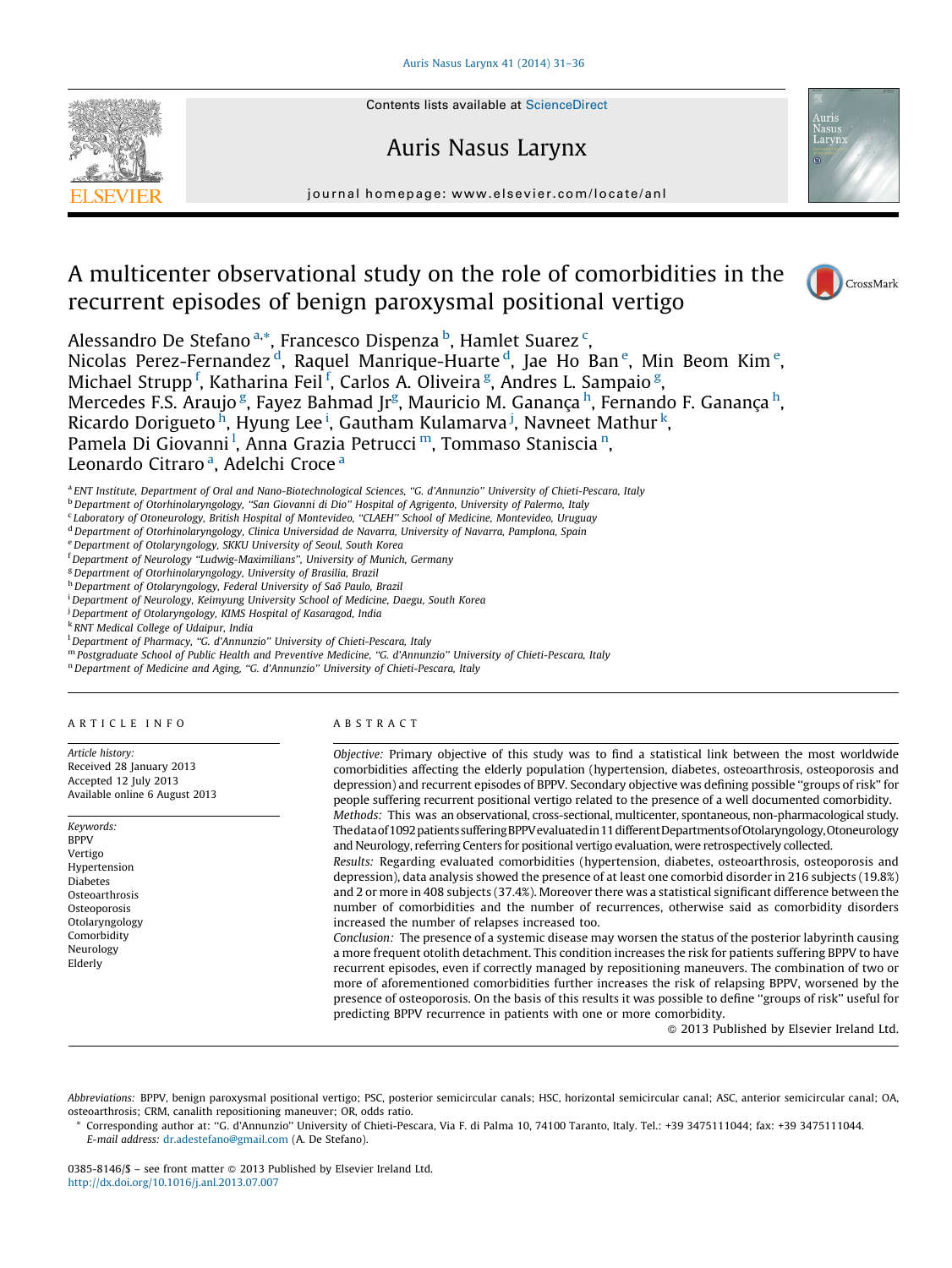## 1. Introduction

#### Background

Benign paroxysmal positional vertigo (BPPV) is one of the most common recognized vestibular disorder encountered in a neurotology clinic [\[1\]](#page-4-0) and it accounts for nearly 20% of all the vestibular complaints [\[2\].](#page-4-0)

BPPV is a mechanical disorder of the posterior labyrinth in which one or more semicircular canals are inappropriately stimulated by loose otoconia upon certain head movements and positions, resulting in brief episodes of vertigo crises [\[3\]](#page-4-0).

Approximately 94% of BPPV cases involve the Posterior Semicircular Canals (PSC) [\[4\]](#page-4-0) while the Horizontal Semicircular Canal (HSC) is the next most common [\[5,6\].](#page-4-0)

Typically clinical features of BPPV are dominated by canal related symptoms inacute condition (brief and intense spells of vertigo after hyperextension or hyperflexion of the head, lying down or standing up fromlying position) andmacular symptoms after acute condition (prolonged instability which persists even after that patient has recovered from canal related symptomatology) [\[7,8\].](#page-4-0)

There are two hypotheses to explain the development of BPPV: Schucknect's ''Cupulolithiasis'' theory and Hall's ''Canalolithiasis'' theory [\[9,10\].](#page-4-0) Although they are both corrected, representing different aspects of the same vestibular disorder [\[11\],](#page-4-0) they do not explain why the incidence of BPPV progressively increases in the elderly population [\[12,13\]](#page-4-0).

The elderly tends to have multiple comorbidities which can compromise autonomy and cause a worsening of quality of life [\[14\]](#page-4-0). Coincidentally increased age is proportional to the presence of several neurotological disorders associated with deterioration in equilibrium and hearing function (e.g. BPPV, sensory-neural hearing loss, tinnitus, changes in body balance) [\[15\].](#page-4-0)

Some Authors have demonstrated the negative influence of comorbidities on treatment and prognosis of other diseases, such as laryngeal or breast cancer [\[16,17\]](#page-4-0). In neurotological field a relation between psychiatric conditions and vestibular diseases has been underscored [\[18,19\]](#page-4-0) but how much these problems are involved in BPPV is unknown. In other hands it is well recognized that other common comorbid conditions (e.g. diabetes, hypertension) are related to sudden sensory-neural hearing loss [\[20\]](#page-4-0) or hearing impairment [\[21\].](#page-4-0) On the basis of this knowledge it is right to think about a possible influence of comorbidities also on vestibular system.

Arthrosis, hypertension and diabetes are among the five leading chronic condition in the over 65 year population [\[22\].](#page-4-0) Osteoporosis is a frequent but widely underdiagnosed condition [\[23\]](#page-4-0).

Depression is often present in world elderly community and leads to a worseness of cognitive status, quality of life and powerful co-existent diseases [\[22,24–27\].](#page-4-0)

## **Objectives**

As primary objective, this study evaluates the relationship between recurrent episodes of BPPV and the most common comorbidities in the elderly population of any country: hypertension, cervical OA, diabetes, osteoporosis and depression. Secondary objective was defining possible ''groups of risk'' related to the presence of a comorbidity.

## 2. Methods

#### 2.1. Study design

This is an observational, cross-sectional, multicenter, spontaneous, non-pharmacological study. The data of patients suffering BPPV, evaluated in 11 Institutes referring Centers for BPPV evaluation, were retrospectively collected.

## 2.2. Statement of ethical approval

This study was carried out in strict accordance with the principles of the Declaration of Helsinki. Study protocol was approved by Ethical Committee of ''G.d'Annunzio'' University of Chieti-Pescara which represented Study Coordinating Centre and proceeded to coordinate the study and to elaborate data.

#### 2.3. Setting

The Institutes involved in the study were scattered across Europe, Asia and South of America.

Study Centres were invited to share their BPPV patients' data and they reviewed the preliminary results of the statistical analysis. A data collection grid was provided for each subject by Study Coordinating Centre. All appropriate subject data collected during the study were recorded on these forms.

#### 2.4. Participants

We selected all of the medical records from males and females, aged 65 years and above, affected by BPPV and visited in the last 2 years.

We excluded medical records of: individuals aged less than 65 years; individuals affected by other forms of peripheral and central vertigo including secondary BPPV (e.g. Ménière disease); individuals affected by cerebello-pontine angle tumors or other intracranial tumors; individuals who suffered traumatic head injury; individuals who underwent surgery of head and neck district; individuals who received chemotherapy for oncological diseases.

BPPV diagnosis was made on the basis of clinical presentation, by the study of nystagmus (torsional–vertical clockwise or counter-clockwise nystagmus in PC-BPPV; horizontal geotropic or apogeotropic nystagmus in HC-BPPV; nystagmus with a small torsional componentin AC-BPPV) during the diagnostic maneuvers (Dix-Hallpike, McClure and Rose tests) under infrared videoscopy.

We did not diagnose comorbidities directly but on the basis of a well-documented clinical history.

Recurrence of BPPV was defined by the relapse of vertigo after a successful treatment. The criteria for diagnosis of BPPV recurrence were the same used in case of first episode.

#### 2.5. Bias

There could be selection, outcome and measurement biases. In order to reduce selection bias we designed a unique data collection form and we provided strict inclusion and exclusion criteria to eliminate all secondary types of vertigo. In addition, in order to make study sample as representative as possible of target population we involved many Centers from different countries and so we obtained a reasonably fair view of the world population.

The outcome bias could be linked to a misclassified outcome: an unknown number of patients, who apparently did not suffer any relapse, may have gone to other Centers or, in consideration of the subjects' mean age, some of them could have died in the meanwhile.

Unfortunately we could do nothing to avoid this bias that remains an intrinsic factor of the study.

Measurement bias should not be present in this study because the diagnosis of BPPV is essentially clinical and it can be further confirmed with diagnostic maneuvers under infrared videoscopy. The diagnostic criteria for BPPV are equal all over the world as well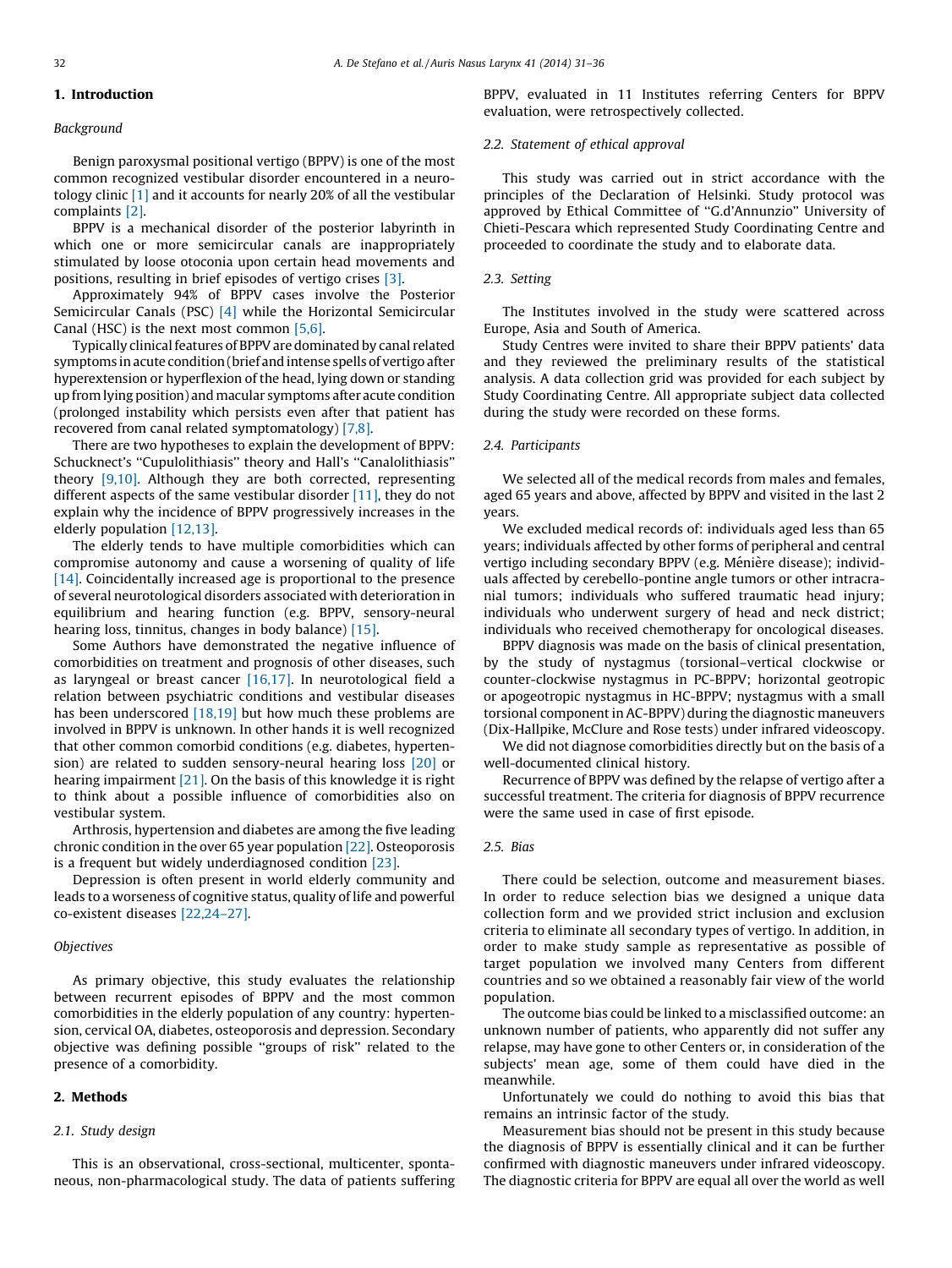<span id="page-2-0"></span>as treatment based on the use of Canalith Repositioning Maneuvers (CRMs).

Furthermore in case of comorbidity measurement bias was not even evaluated because the diagnosis was not made by the Authors who only collected patient's medical history.

## 2.6. Study size

Sample size determination was not applicable because of observational nature of the study. The number of 1000 patients was thought to be reasonably adequate.

#### 2.7. Statistical methods

The Chi-square or Fisher's exact test was used to compare proportions. Continuous data were inspected and tested to determine whether distributions are normal and compared using two sample Student's t test and ANOVA for parametric data, or Mann–Whitney rank-sum statistic and Kruskal–Wallis test for non-parametric data. The significance level for all tests was set at 5%. Therefore, the differences between the groups were considered to be statistically significant when p-value was less than 0.05  $(p < 0.05)$ . All analyses were performed with SPSS 13.0 (SPSS Inc, Chicago, Illinois).

This manuscript was written in accordance with the STROBE statement, giving guidelines for reporting results from observational studies [\[28\]](#page-5-0).

#### 3. Results

#### 3.1. Participants and descriptive data

1092 subjects were enrolled. The age range was between 65 and 95 years with a mean age of 72.9 years (+6.14). In Table 1 some characteristics of our sample are summarized.

There were no statistically significant differences in sex and age among the continents. Also after stratification by continent, prevalence of involvement of PSC, followed by HSC, was confirmed. In regard to the type of CRM performed during the first episode of vertigo, the most frequently used were the Epley's (57.1%) and the Semont's (19%). After stratification by continent it was noted that the use of the Epley maneuver is clearly predominant in Asia (55.6%) and South America (88.1%); also in Europe this maneuver was proved to be the most widely used (46.3%). Instead Semont maneuver was used in 28.4% of cases in Europe, in 16.5% in Asia and in only 4.4% of subjects from South America.

| Characteristics of the patients. |  |  |
|----------------------------------|--|--|
|----------------------------------|--|--|

| Gender [N (%)]             |            |
|----------------------------|------------|
| Female                     | 685 (62.7) |
| Male                       | 407 (37.3) |
| Continents [N (%)]         |            |
| Asia                       | 541 (49.5) |
| Europe                     | 390 (35.8) |
| South America              | 161 (14.7) |
| Semicircular Canal [N (%)] |            |
| Posterior                  | 889 (81.4) |
| Horizontal                 | 153 (14.0) |
| Anterior                   | 28(2.6)    |
| Multiple                   | 22(2.0)    |
| Side $[N (%)]$             |            |
| Right                      | 614 (56.2) |
| Left                       | 412 (37.8) |
| <b>Bilateral</b>           | 66 (6.0)   |

### Table 2

Worldwide distribution of recurrences.

|               | 0 recurrence<br>[N(X)] | 1 recurrence<br>[N(X)] | $>1$ recurrence<br>$[N(\mathcal{X})]$ |
|---------------|------------------------|------------------------|---------------------------------------|
| Europe        | 249 (63.7)             | 85 (21.7)              | 57 (14.6)                             |
| Asia          | 241 (44.5)             | 156 (28.8)             | 144 (26.7)                            |
| South America | 51(31.9)               | 51 (31.9)              | 58 (36.2)                             |
| <b>TOT</b>    | 541 (49.5)             | 292 (26.7)             | 259 (23.8)                            |

#### 3.2. Outcome data and main results

Almost half of sample (49.5%) did not present other episodes of BPPV after the first. On the contrary 50.5% had at least one recurrence: in 26.7% of cases it was only one episode but 23.8% of subjects suffered two or more episodes.

Even in recurrences the most frequently involved semicircular canal was PSC (36.8%). Although women noted to be more affected by BPPV than men, more than half of cases (51.2%) did not show any recurrence. Contrarily 53.3% of men presented recurrence of disease: in 29.5% of them there was one relapse and in 23.8% there were more than two episodes of recurrence. In women relapse rate exceeding two episodes was 23.6%. In view of this it seems like that women suffer a lower relapse rate, but when recurrence occurs they may have more than two episodes as men.

Stratifying by continent the highest rates of recurrence were recorded in South America (67.1%) (Table 2).

Data analysis revealed that in case of relapse Europeans tend to have only one episode (21.7%); for South Americans instead the percentage of recurrence is greater and in 36.2% of cases two or more episodes of vertigo occurred; Asians did not demonstrated any difference in relapse rate. The differences between the continents are all statistically significant ( $p = 0.00$ ).

Relapse of BPPV was not influenced by the semicircular canal involved in the first episode of BPPV.

Regarding evaluated comorbidities, data analysis showed the presence of at least one comorbid disorder in 216 subjects (19.8%) and 2 or more in 408 subjects (37.4%).

More specifically we found out that the prevalence of hypertension was considerably higher (15%) when compared with diabetes (1.5%), OA (1.2%), osteoporosis (1.2%), depression (0.9%).

In a first step we evaluated the relationship between suffering from only one comorbid disease and risk of recurrence and we investigated if this condition influenced also the number of episodes [\(Table](#page-3-0) 3). As shown, the prevalence of hypertension, even when associated with the risk of recurrence, was confirmed. In particular it was found that the presence of hypertension or diabetes is associated with a statistically significant increased risk of recurrence. We also noticed that hypertension also influenced the number of relapses in a statistically significant way. In other words, the presence of hypertension seems to determine a number of relapses greater than one. Regards to OA, there was an increased risk of about 3 times but the association became statistically significant when related to the number of recurrences. Osteoporosis and depression did not seem to influence relapses.

Similarly, in a second step we evaluated if the combination of more comorbidities increased the risk of relapses and the number of episodes; so we extrapolated from our sample only the subjects suffering episodes of recurrence: out of 551 subjects who experienced at least one relapse, 123 (22.3%) had one comorbid disorder and 255 subjects (46.3%) suffered from 2 or more comorbidities. Furthermore, the number of associated comorbidities also increased the risk of recurrence: OR = 2.25 in presence of one comorbidity and OR = 2.84 in case of 2 or more diseases.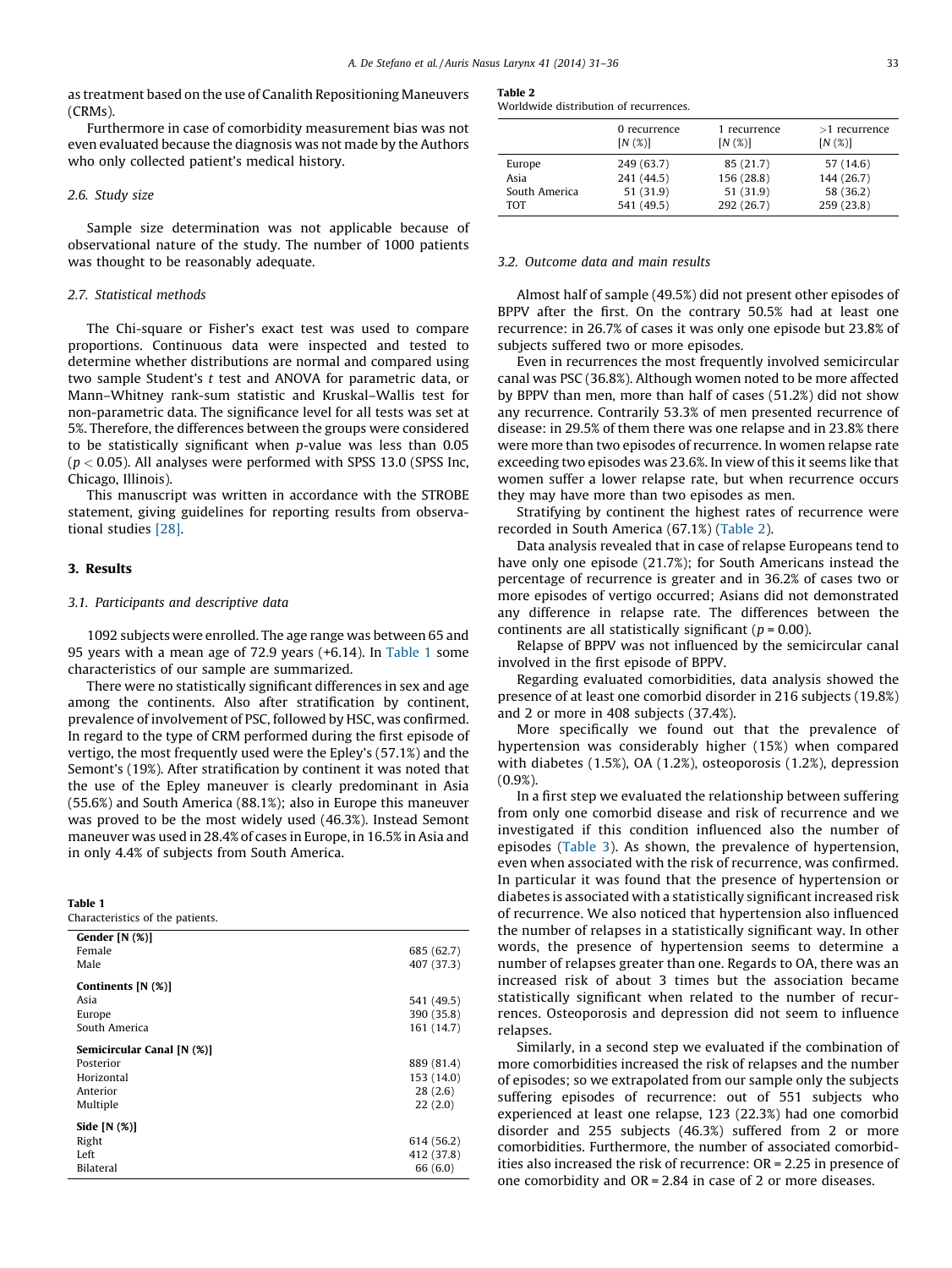<span id="page-3-0"></span>Table 3

| Comorbidities and risk of recurrence. |  |  |
|---------------------------------------|--|--|
|                                       |  |  |

| Comorbidities           | Recurrence |      |           | recurrence |    |      | $>1$ recurrence |       |    |            |           |       |
|-------------------------|------------|------|-----------|------------|----|------|-----------------|-------|----|------------|-----------|-------|
|                         | N          | %    | <b>OR</b> | n          | Ν  | %    | OR              |       | Ν  | $\sqrt{2}$ | <b>OR</b> | D     |
| Hypertension            | 100        | 81.3 | 2.66      | 0.000      | 59 | 81.9 | 2.39            | 0.000 | 41 | 80.5       | 3.20      | 0.000 |
| <b>Diabetes</b>         | 10         | 8.1  | 2.84      | 0.038      | 6  | 8.4  | 2.59            | n.s.  | 4  | 7.8        | 3.33      | 0.054 |
| Cervical osteoarthrosis | 8          | 6.5  | 2.73      | n.s.       | 4  | 5.5  | 2.07            | n.s.  | 4  | 7.8        | 4.00      | 0.030 |
| Osteoporosis            |            | 0.9  | 0.14      | 0.030      |    | 1.4  | 0.22            | n.s.  | 0  |            |           |       |
| Depression              | 4          | 3.2  | 1.14      | n.s.       | ∠  | 2.8  | 0.86            | n.s.  |    | 3.9        | 1.67      | n.s.  |
| Total                   | 123        | 100  |           |            | 72 | 100  |                 |       | 51 | 100        |           |       |

n.s., not significant.

We found out that the risk of recurrence (OR) in presence of the only hypertension was 2.66 ([Table](#page-2-0) 2), but it became 4.55 when combined with diabetes and OA and it rises to 6.48 in case of association hypertension-diabetes-OA-osteoporosis.

Moreover there was a statistical significant difference between the number of comorbidities and the number of recurrences.

#### 4. Discussion

## 4.1. Key results

Thanks to a large number of subjects enrolled (over 1000 persons), this study shows and confirms the association between BPPV and comorbidities.

On the basis of this relationship, we propose the definition of ''Groups of risk'' for BPPV patients based on the presence of comorbidities. Assignment to a specific risk group could be useful to guide the prognosis in BPPV patients.

#### 4.2. Limitations and strength

Cross-sectional studies do not establish the exact temporal sequence between exposure and disease and they do not guarantee a good quality of information on exposure. Actually they include prevalent rather than incident cases and they are susceptible to biases. We could not eliminate all the biases: there could be an underestimation of recurrences because the patients suffering one or more episodes of relapse may have turned to other Centers. At last differences in the treatment of comorbidities there could be among various countries involved in this study.

Nevertheless prevalence is important in Public Health for assessing the burden of a disease in a specified population and in allocating health resources. We planned this study to demonstrate that there could be a association between BPPV and comorbidities, both of them affecting elderly population worldwide. By generating such a hypothesis, we believe we can promote the execution of ad-hoc analytical studies which can confirm the actual association between comorbidity and recurrences of BPPV and possibly shed light on the mechanisms involved.

## 4.3. Interpretation

We enrolled a total of 1092 patients suffering idiopathic BPPV: almost half of subjects came from Asia. We expected this result because since design phase of the study we planned to collect a sample that could reflect the actual distribution of the human population in the world [\[29\]](#page-5-0).

In according with Literature, PSC  $[4]$  and the right side  $[30]$  were the most frequently involved. Moreover PSC records a lower frequency of recurrence (48.1%) and that's probably due to the greater ease of liberation of this semicircular canal, in contrast to the horizontal one (or in case of multiple involvement) which is more difficult to free from debris.

The difference observed in recurrence rates [\(Table](#page-2-0) 2) could be explained by differences in lifestyle among involved Countries and by a different accessibility to the National Health Care System. Differences in outcome could also be due to different treatment strategies for comorbid diseases.

Analyzing the recurrence rate, we obtained a sample divided into two nearly equal parts: on the one hand the 50.5% of subjects experienced at least one episode of recurrence, on the other hand the 49.5% of patients remained relapse-free. The characteristic of BPPV of being potentially relapsing is well known for a long time [\[31\]](#page-5-0) and it was recently confirmed [\[32\].](#page-5-0)

Brandt in 2006 indicated that relapse rate can be of about 50% in ten years [\[33\]](#page-5-0) and in addition, most recurrences are observed during the first year after the CRM.

In exclusion of head trauma, surgery and inner ear disease inducing recurrent forms of BPPV [\[34\]](#page-5-0), many factors appear to be involved in the recurrences, including female gender [\[34,35\].](#page-5-0)

Given the noteworthy prevalence of BPPV in women, our study also confirms these findings (almost 2:1 ratio), but it could not demonstrate that female gender is an important factor in the genesis of relapse because our results were not statistically significant.

Evaluating association between recurrences and comorbid diseases, it was found that out of 511 patients with recurrences, 378 suffered from at least one of the studied disorders. This finding increased our suspicion that comorbidity could play a decisive role in the recurrence of vertigo.

On the other side, we cannot exclude that the remaining 133 patients with recurrence, but without any of the investigated comorbidities, could present other unknown risk factors (e.g. additional medical conditions) that may increase the relapse rate.

Data analysis revealed that among our patients the absolutely most frequent comorbid disorder was hypertension. With the exception of osteoporosis and depression, all the other comorbidities seem to be related to an increased risk of recurrence; moreover, in the case of hypertension and diabetes this association was statistically significant.

In addition, when present alone, hypertension is able to influence significantly the number of recurrences (Table 3). Similarly patients with diabetes and OA have a statistically significant risk of suffering more than one recurrence which is, respectively, 3.33 and 4.00.

We also wanted to evaluate whether the combination of multiple conditions further increased the risk. The most ''dangerous'' associations found were: hypertension + diabetes +  $OA (OR = 4.55)$ and hypertension + diabetes +  $OA +$  osteoporosis ( $OR = 6.48$ ).

Depression does not seem to represent a risk factor for recurrent BPPV.

It appears evident that the presence of comorbidities exposes the patient to an increased risk of relapse especially if there are more than one comorbid diseases.

The mechanism by which comorbidities can cause this increase is still not known and it is not identifiable by this study. Anyway we may suppose some explanations.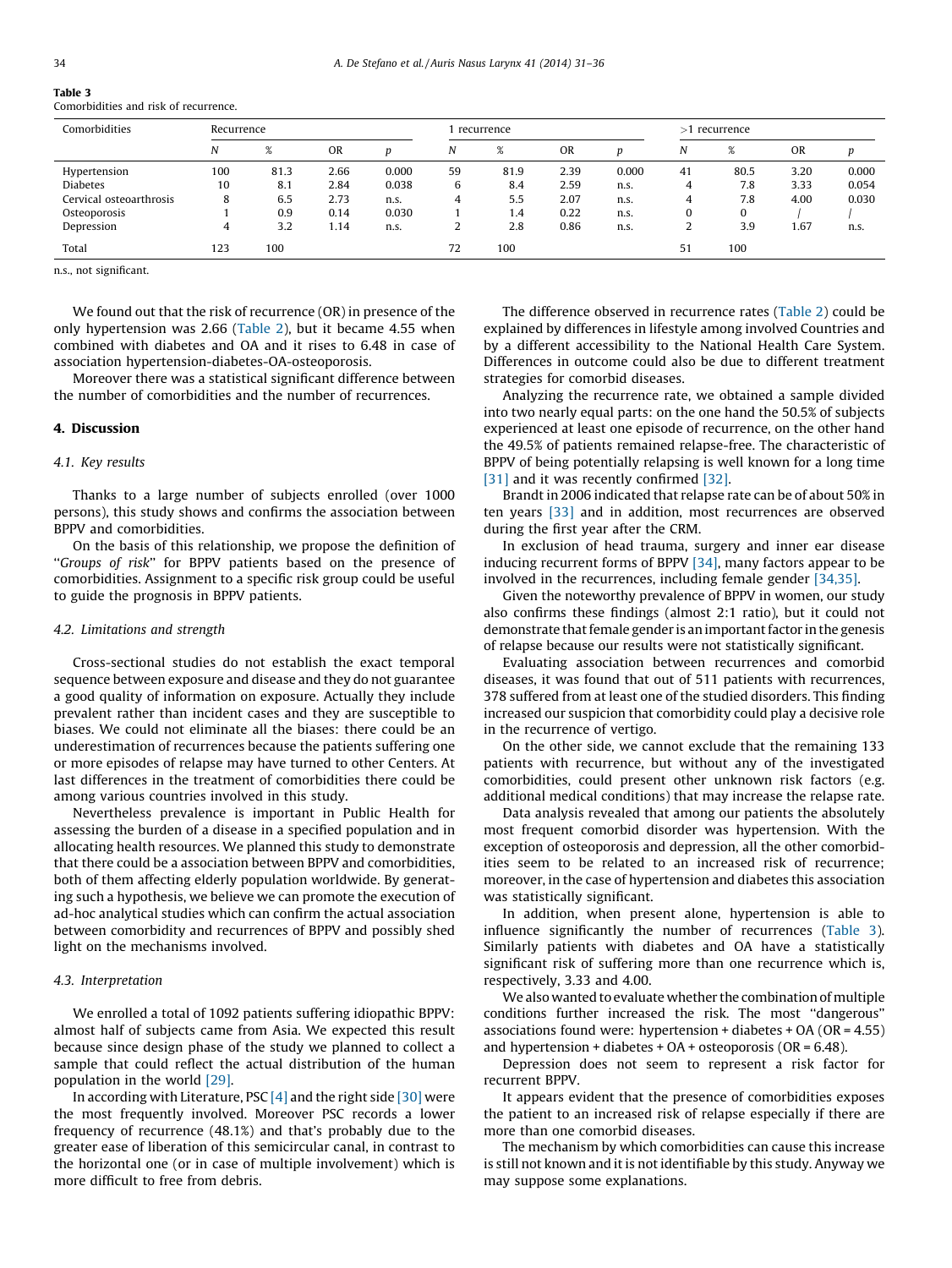<span id="page-4-0"></span>Table 4 HODo risk groups predicting BPPV recurrence.

|            | <i>HODO</i> H3R groups predicting bill a recurrence. |                     |
|------------|------------------------------------------------------|---------------------|
| Risk group | Comorbid disorder                                    | Risk of relapse     |
| Group A    | BPPV + 0 comorbidity                                 | Low risk            |
| Group B    | $BPPV + 1$ comorbidity (H, O, D)                     | Medium risk $(>2)$  |
| Group C    | $BPPV + 2$ or 3 comorbidities                        | High risk $(>4)$    |
|            | $(H \pm 0 \pm D)$                                    |                     |
| Group D    | $BPPV + 4$ comorbidities                             | Highest risk $(>6)$ |
|            | $(H + O + D + o)$                                    |                     |

As recently demonstrated, the semicircular canal function, as well as the otolith one, declines with age [\[36\]](#page-5-0). Specifically it is well known that with aging there is a decrease of type I and II sensory hair cells and a degeneration of otoconia (with otoconial body fractures) in the utricular and saccular maculae. This degeneration is a physiological age-related process of demineralization [\[36\],](#page-5-0) occasionally accelerated by osteoporosis that could cause an instability of otoconia [\[37\].](#page-5-0) In our study osteoporosis was related to an increased risk of relapse when it was in combination with other comorbidities. More studies are needed to explain these relations.

Eventually, a vestibular system, altered by age, will get worse with organic changes caused by hypertension or diabetes which promote a diffuse vascular damage resulting in the atherosclerotic disease. In Literature it is well known that occlusion of the anterior vestibular artery causes a sudden vertigo crisis (Lindsay–Hemenway syndrome) that includes otolith disease [\[38\];](#page-5-0) besides an inner ear vascular damage caused by atherosclerosis can generate a progressive detachment of otoconia from the otolithic membrane.

In addition to vascular damage, diabetes generates a balance disorder mediated by variations of blood glucose and plasma insulin levels with subsequent cupular deposits and free-floating debris in the semicircular canals [\[39\]](#page-5-0). In diabetic patients a vestibular neuropathy is also present. Furthermore diabetic patients present mutations in the BETA2/NeuroD1 gene which is essential for the normal development of the sensory epithelia of cochlea, utricle, saccule and crista ampullaris [\[40\].](#page-5-0)

It is evident that a vestibular system altered by age and hypertension and/or diabetes could not be able to remain in equilibrium with the addition of other comorbidity such as OA.

The risk of relapsing BPPV in patients with OA increases of 3 times ([Table](#page-3-0) 3) and that's probably due to a mechanical vertebrobasilar alteration of the blood flow with difficult to sprinkle the sensory organs of vestibular system. On the basis of all explained, we propose the definition of ''Groups of risk'' based on the presence of one or more disorders among Hypertension (H), Osteoarthrosis (O), Diabetes (D) and osteoporosis (o). This so-called ''HODo Risk Groups'' could help to predict BPPV recurrence in patients with one or more comorbidity (Table 4).

Assignment of patients to a specific group might be useful to guide the prognosis after the first episode of BPPV.

#### 4.4. Generalisability

Vestibular system declines with aging. The presence of a systemic disease may worsen the status of the posterior labyrinth causing a more frequent otolith detachment.

The proof that there is a statistically significant association between comorbidity and recurrence allows us to create risk groups useful for evaluating the prognosis of patients with BPPV. However, further studies are needed to investigate the pathophysiology of association comorbidity-vestibular damage and to consider the benefits of an appropriate treatment of comorbidities in reducing the number of vertigo relapses.

#### Conflict of interest

Disclosure: Each of the Authors has contributed to, read, and approved this manuscript.

None of the Authors has any conflict of interest, financial or otherwise.

This manuscript, or any part of it, has not been previously published, nor is it under consideration elsewhere.

The corresponding Author (Alessandro De Stefano) had full access to all the data in the study and takes responsibility for the integrity of the data and the accuracy of the data analysis.

This research was not supported by any private or public funds.

## References

- [1] Labuguen RH. Initial evaluation of vertigo. Am Fam Physician [2006;73:244–51.](http://refhub.elsevier.com/S0385-8146(13)00155-7/sbref0005)
- [2] De Stefano A, Dispenza F, Di Trapani G, Kulamarva G. [Meningioma](http://refhub.elsevier.com/S0385-8146(13)00155-7/sbref0010) of the cerebello pontine angle mimicking benign [paroxysmal](http://refhub.elsevier.com/S0385-8146(13)00155-7/sbref0010) positional vertigo. J Otolaryngol Head Neck Surg [2008;37:E46–8](http://refhub.elsevier.com/S0385-8146(13)00155-7/sbref0010).
- [3] De Stefano A, Kulamarva G, Citraro L, Neri G, Croce A. [Spontaneous](http://refhub.elsevier.com/S0385-8146(13)00155-7/sbref0015) nystagmus in benign paroxysmal positional vertigo. Am J Otolaryngol [2011;32:185–9](http://refhub.elsevier.com/S0385-8146(13)00155-7/sbref0015).
- [4] Honrubia V, Baloh RW, Harris MR, Jacobson KM. [Paroxysmal](http://refhub.elsevier.com/S0385-8146(13)00155-7/sbref0020) positional vertigo syndrome. Am J Otol [1999;20:465–70](http://refhub.elsevier.com/S0385-8146(13)00155-7/sbref0020).
- [5] White JA. Benign [paroxysmal](http://refhub.elsevier.com/S0385-8146(13)00155-7/sbref0025) positional vertigo. In: Weber PC, editor. Vertigo and [Disequilibrium.](http://refhub.elsevier.com/S0385-8146(13)00155-7/sbref0025) New York/Stuttgart: Thieme; 2008. p. [69–76.](http://refhub.elsevier.com/S0385-8146(13)00155-7/sbref0025)
- [6] Riggio F, Dispenza F, Gallina S, [Kulamarva](http://refhub.elsevier.com/S0385-8146(13)00155-7/sbref0030) G, Gargano R, Speciale R. Management of benign paroxysmal positional vertigo of lateral [semicircular](http://refhub.elsevier.com/S0385-8146(13)00155-7/sbref0030) canal by Gufoni's menoeuvre. Am J Otolaryngol [2009;30:106–11.](http://refhub.elsevier.com/S0385-8146(13)00155-7/sbref0030)
- [7] Marciano E, Marcelli V. Postural restrictions in [labiryntholithiasis.](http://refhub.elsevier.com/S0385-8146(13)00155-7/sbref0035) Eur Arch [Otorhinolaryngol](http://refhub.elsevier.com/S0385-8146(13)00155-7/sbref0035) 2002;259:262–5.
- [8] De Stefano A, Dispenza F, Citraro L, Petrucci AG, Di Giovanni P, [Kulamarva](http://refhub.elsevier.com/S0385-8146(13)00155-7/sbref0040) G, et al. Are postural restrictions necessary for [management](http://refhub.elsevier.com/S0385-8146(13)00155-7/sbref0040) of posterior canal benign [paroxysmal](http://refhub.elsevier.com/S0385-8146(13)00155-7/sbref0040) positional vertigo? Ann Otol Rhinol Laryngol [2011;120:460–4.](http://refhub.elsevier.com/S0385-8146(13)00155-7/sbref0040)
- [9] Schucknecht HF. Cupulolithiasis. Arch Otolaryngol [1969;90:765–78.](http://refhub.elsevier.com/S0385-8146(13)00155-7/sbref0045)
- [10] Hall SF, Ruby RR, McClure JA. The [mechanics](http://refhub.elsevier.com/S0385-8146(13)00155-7/sbref0050) of benign positional vertigo. J Otolaryngol [1979;8:151–8.](http://refhub.elsevier.com/S0385-8146(13)00155-7/sbref0050) [11] Lee SH, Kim MK, Cho KH, Kim JS. Reversal of initial [positioning](http://refhub.elsevier.com/S0385-8146(13)00155-7/sbref0055) nystagmus in
- benign [paroxysmal](http://refhub.elsevier.com/S0385-8146(13)00155-7/sbref0055) positional vertigo involving the horizontal canal. Ann N Y Acad Sci [2009;1164:406–8](http://refhub.elsevier.com/S0385-8146(13)00155-7/sbref0055).
- [12] Oghalai JS, Manolidis S, Barth JL, Stewart MG, Jenkins HA. [Unrecognized](http://refhub.elsevier.com/S0385-8146(13)00155-7/sbref0060) benign paroxysmal positional vertigo in elderly patients. [Otolaryngol](http://refhub.elsevier.com/S0385-8146(13)00155-7/sbref0060) Head Neck Surg [2000;122:630–4](http://refhub.elsevier.com/S0385-8146(13)00155-7/sbref0060).
- [13] [Bhattacharyya](http://refhub.elsevier.com/S0385-8146(13)00155-7/sbref0065) N, Baugh RF, Orvidas L, Barrs D, Bronston LJ, Cass S, et al. Clinical practice guidelines: benign paroxysmal positional vertigo. [Otolaryngol](http://refhub.elsevier.com/S0385-8146(13)00155-7/sbref0065) Head Neck Surg [2008;139:S47–81](http://refhub.elsevier.com/S0385-8146(13)00155-7/sbref0065).
- [14] Ramos LR, Simões EJ, Albert MS. [Dependence](http://refhub.elsevier.com/S0385-8146(13)00155-7/sbref0070) in activities of daily living and cognitive [impairment](http://refhub.elsevier.com/S0385-8146(13)00155-7/sbref0070) strongly predicted mortality in older urban residents in Brazil: a 2-year follow-up. J Am Geriatr Soc [2001;49:1168–75.](http://refhub.elsevier.com/S0385-8146(13)00155-7/sbref0070)
- [15] [Gananc](http://refhub.elsevier.com/S0385-8146(13)00155-7/sbref0075)a FF, [Gazzola](http://refhub.elsevier.com/S0385-8146(13)00155-7/sbref0075) JM, Gananca CF, [Caovilla](http://refhub.elsevier.com/S0385-8146(13)00155-7/sbref0075) HH, Gananca MM, [Cruz](http://refhub.elsevier.com/S0385-8146(13)00155-7/sbref0075) OL. Elderly falls associated with benign [paroxysmal](http://refhub.elsevier.com/S0385-8146(13)00155-7/sbref0075) positional vertigo. Braz J [Otorhinolaryngol](http://refhub.elsevier.com/S0385-8146(13)00155-7/sbref0075) 2010;76:113–20.
- [16] Piccirillo JF. Inclusion of [comorbidity](http://refhub.elsevier.com/S0385-8146(13)00155-7/sbref0080) in a staging system for head and neck cancer. Oncology (Williston Park) [1995;9:831–6](http://refhub.elsevier.com/S0385-8146(13)00155-7/sbref0080).
- [17] Satariano WA. [Comorbidity](http://refhub.elsevier.com/S0385-8146(13)00155-7/sbref0085) and functional status in older women with breast cancer: [implications](http://refhub.elsevier.com/S0385-8146(13)00155-7/sbref0085) for screening, treatment and prognosis. J Gerontol [1992;47:24–31.](http://refhub.elsevier.com/S0385-8146(13)00155-7/sbref0085)
- [18] Best C, [Eckhardt-Henn](http://refhub.elsevier.com/S0385-8146(13)00155-7/sbref0090) A, Tschan R, Dieterich M. Psychiatric morbidity and [comorbidity](http://refhub.elsevier.com/S0385-8146(13)00155-7/sbref0090) in different vestibular vertigo syndromes. Results of a prospective longitudinal study over one year. J Neurol [2009;256:58–65](http://refhub.elsevier.com/S0385-8146(13)00155-7/sbref0090).
- [19] [Eckhardt-Henn](http://refhub.elsevier.com/S0385-8146(13)00155-7/sbref0095) A, Best C, Bense S, Breuer P, Diener G, Tschan R, et al. Psychiatric [comorbidity](http://refhub.elsevier.com/S0385-8146(13)00155-7/sbref0095) in different organic vertigo syndromes. J Neurol 2008;255: [420–428](http://refhub.elsevier.com/S0385-8146(13)00155-7/sbref0095).
- [20] Aimoni C, [Bianchini](http://refhub.elsevier.com/S0385-8146(13)00155-7/sbref0100) C, Borin M, Ciorba A, Fellin R, Martini A, et al. Diabetes, [cardiovascular](http://refhub.elsevier.com/S0385-8146(13)00155-7/sbref0100) risk factors and idiopathic sudden sensorineural hearing loss: a case-control study. Audiol Neurootol [2010;15:111–5](http://refhub.elsevier.com/S0385-8146(13)00155-7/sbref0100).
- [21] Chang TY, Liu CS, Huang KH, Chen RY, Lai JS, Bao BY. [High-frequency](http://refhub.elsevier.com/S0385-8146(13)00155-7/sbref0105) hearing loss, occupational noise exposure and hypertension: a [cross-sectional](http://refhub.elsevier.com/S0385-8146(13)00155-7/sbref0105) study in male workers. Environ Health [2011;25:35](http://refhub.elsevier.com/S0385-8146(13)00155-7/sbref0105).
- [22] Ghezzi EM, Ship JA. Systemic diseases and their [treatments](http://refhub.elsevier.com/S0385-8146(13)00155-7/sbref0110) in elderly population: impact on oral health. J Public Health Dent [2000;60:289–96](http://refhub.elsevier.com/S0385-8146(13)00155-7/sbref0110).
- [23] Glintborg B, Hesse U, Houe T, Claus Munk J, [Pødenphant](http://refhub.elsevier.com/S0385-8146(13)00155-7/sbref0115) J, Zerahn B. Osteoporosis among fallers without [concomitant](http://refhub.elsevier.com/S0385-8146(13)00155-7/sbref0115) fracture identified in an Emergency Department: frequencies and risk factors. Adv Orthop [2011;2011:468717.](http://refhub.elsevier.com/S0385-8146(13)00155-7/sbref0115)
- [24] Oliveira DA, Gomes L, Oliveira RF. Prevalence of [depression](http://refhub.elsevier.com/S0385-8146(13)00155-7/sbref0120) among the elderly population who frequent [community](http://refhub.elsevier.com/S0385-8146(13)00155-7/sbref0120) centers. Rev Saude Publica [2006;40:734–6](http://refhub.elsevier.com/S0385-8146(13)00155-7/sbref0120).
- [25] Copeland JR, Beekman AT, Braam AW, Dewey ME, [Delespaul](http://refhub.elsevier.com/S0385-8146(13)00155-7/sbref0125) P, Fuhrer R, et al. [Depression](http://refhub.elsevier.com/S0385-8146(13)00155-7/sbref0125) among older people in Europe: the EURODEP studies. World Psychiatry [2004;3:45–9.](http://refhub.elsevier.com/S0385-8146(13)00155-7/sbref0125)
- [26] Barua A, Ghosh MK, Kar N, Basilio MA. [Socio-demographic](http://refhub.elsevier.com/S0385-8146(13)00155-7/sbref0130) factors of geriatric depression. Indian J Psychol Med [2010;32:87–92.](http://refhub.elsevier.com/S0385-8146(13)00155-7/sbref0130)